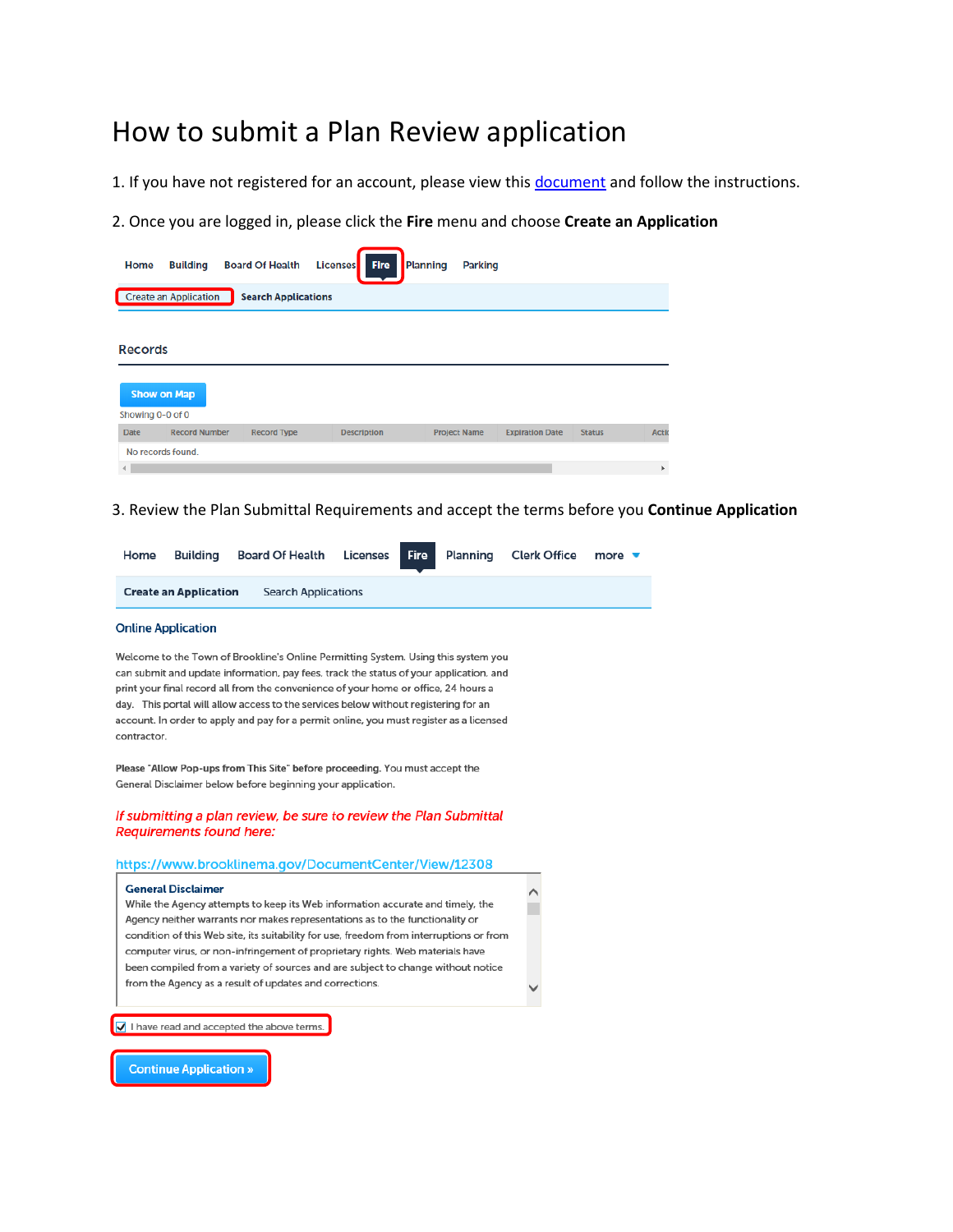4. Expand the list of available record types by clicking the triangle next to Fire, select the Fire Plan Review option, and then click Continue Application

| Home                                   | <b>Building</b>                                        | <b>Board Of Health</b>                                                                                   | <b>Licenses</b> | <b>Fire</b><br>Planning | <b>Clerk Office</b> | more $\blacktriangledown$ |
|----------------------------------------|--------------------------------------------------------|----------------------------------------------------------------------------------------------------------|-----------------|-------------------------|---------------------|---------------------------|
|                                        | Create an Application                                  | <b>Search Applications</b>                                                                               |                 |                         |                     |                           |
|                                        | <b>Select a Record Type</b>                            |                                                                                                          |                 |                         |                     |                           |
|                                        |                                                        | Choose one of the following available record types (click the $\blacktriangleright$ to expand the list). |                 |                         |                     |                           |
|                                        |                                                        | For assistance, or to apply for a record type not listed below, please contact us.                       |                 |                         |                     |                           |
|                                        |                                                        | <b>Search</b>                                                                                            |                 |                         |                     |                           |
| $\blacksquare$ Fire<br><b>HOT WORK</b> | $\bigcap$ Fire Alarm Installation.<br>Fire Plan Review | 26F - Smoke and Carbon Monoxide                                                                          |                 |                         |                     |                           |
|                                        | <b>Continue Application »</b>                          |                                                                                                          |                 |                         |                     |                           |

5. On Step 1, please enter the Street No and Street Name - NOTE: for best results, only enter the name of the street - not the type - IE 'Washington' instead of 'Washington Street' - click the Search button

| Home<br>Building                                           | Board Of Health | <b>Fire</b><br>Licenses I | Planning | <b>Clerk Office</b> | more $\blacktriangledown$ |  |  |  |
|------------------------------------------------------------|-----------------|---------------------------|----------|---------------------|---------------------------|--|--|--|
| <b>Create an Application</b><br><b>Search Applications</b> |                 |                           |          |                     |                           |  |  |  |
| <b>Fire Plan Review</b>                                    |                 |                           |          |                     |                           |  |  |  |
| 1 Step 1                                                   | 2 Step 2        | 3 Review                  |          | 4 Pay Fees          | 5 Record Issuance         |  |  |  |

## Step 1: Step 1>Location and Applicant

Be sure to review the Plan Submittal Requirements found here:

https://www.brooklinema.gov/DocumentCenter/View/12308

Any questions related to the submittal of plan review documents, please email Captain Todd Cantor at tcantor@brooklinema.gov

\* indicates a required field.

#### **Address**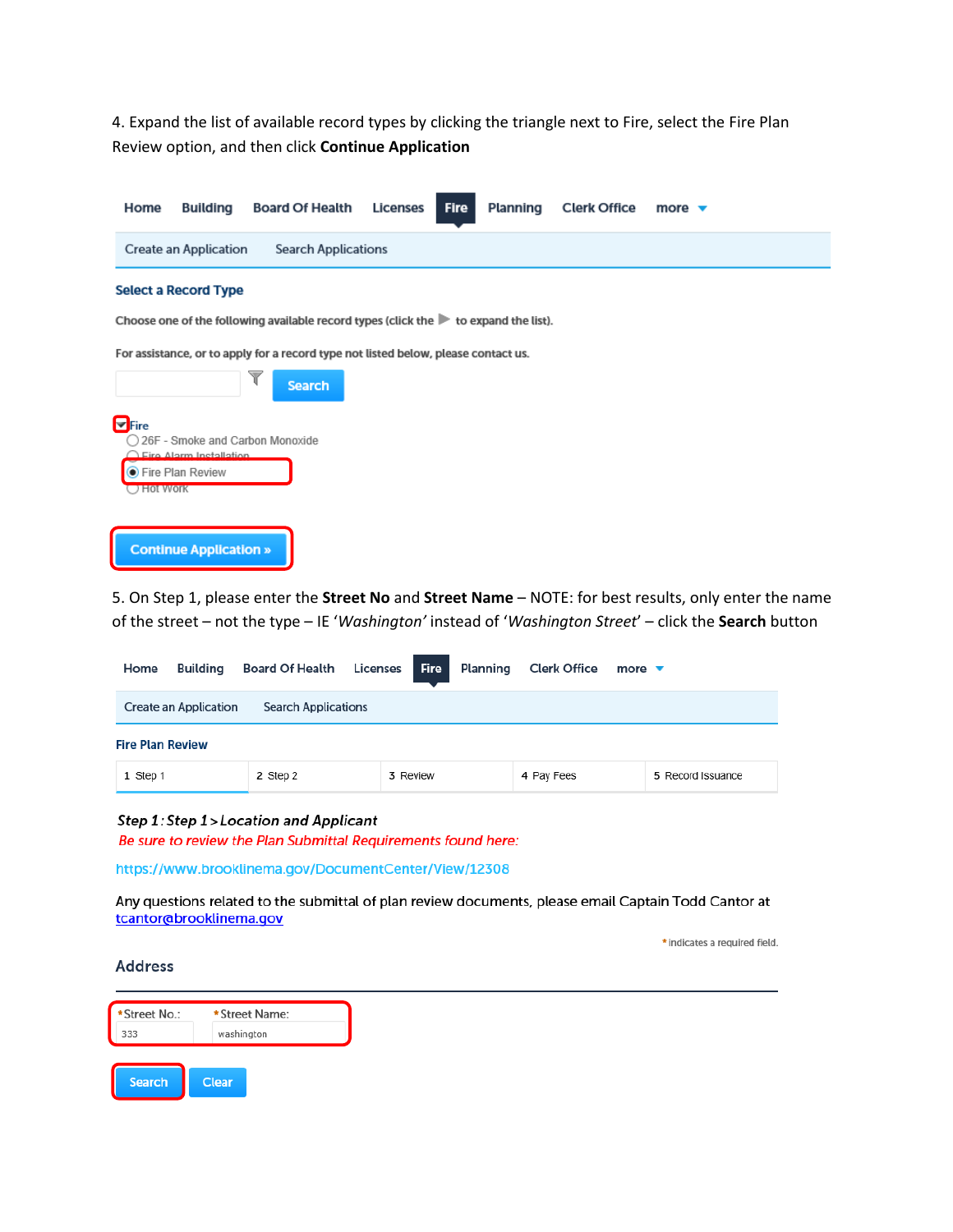6. Please scroll down and enter the Applicant information. If you choose **Select from Account**, the system will give you the option to automatically use your login information or the property owner – click **Continue**



## 7. Click **Continue Application**

|                                                                                         |           | To add new contacts, click the Select from Account or Add New button. To edit a contact, click the Edit link. |               |
|-----------------------------------------------------------------------------------------|-----------|---------------------------------------------------------------------------------------------------------------|---------------|
| Contact added successfully.<br>✔                                                        |           |                                                                                                               |               |
| Home phone:<br><b>Mobile Phone:</b><br><b>Work Phone:</b><br>Fax:<br><b>Edit Remove</b> |           |                                                                                                               |               |
| Contact Addresses                                                                       |           |                                                                                                               |               |
| <b>Add Additional Contact Address</b>                                                   |           |                                                                                                               |               |
| To edit a contact address, click the address link.                                      |           |                                                                                                               |               |
| Showing 0-0 of 0                                                                        |           |                                                                                                               |               |
| <b>Address Type</b>                                                                     | Recipient | <b>Address</b>                                                                                                | <b>Action</b> |
|                                                                                         |           |                                                                                                               |               |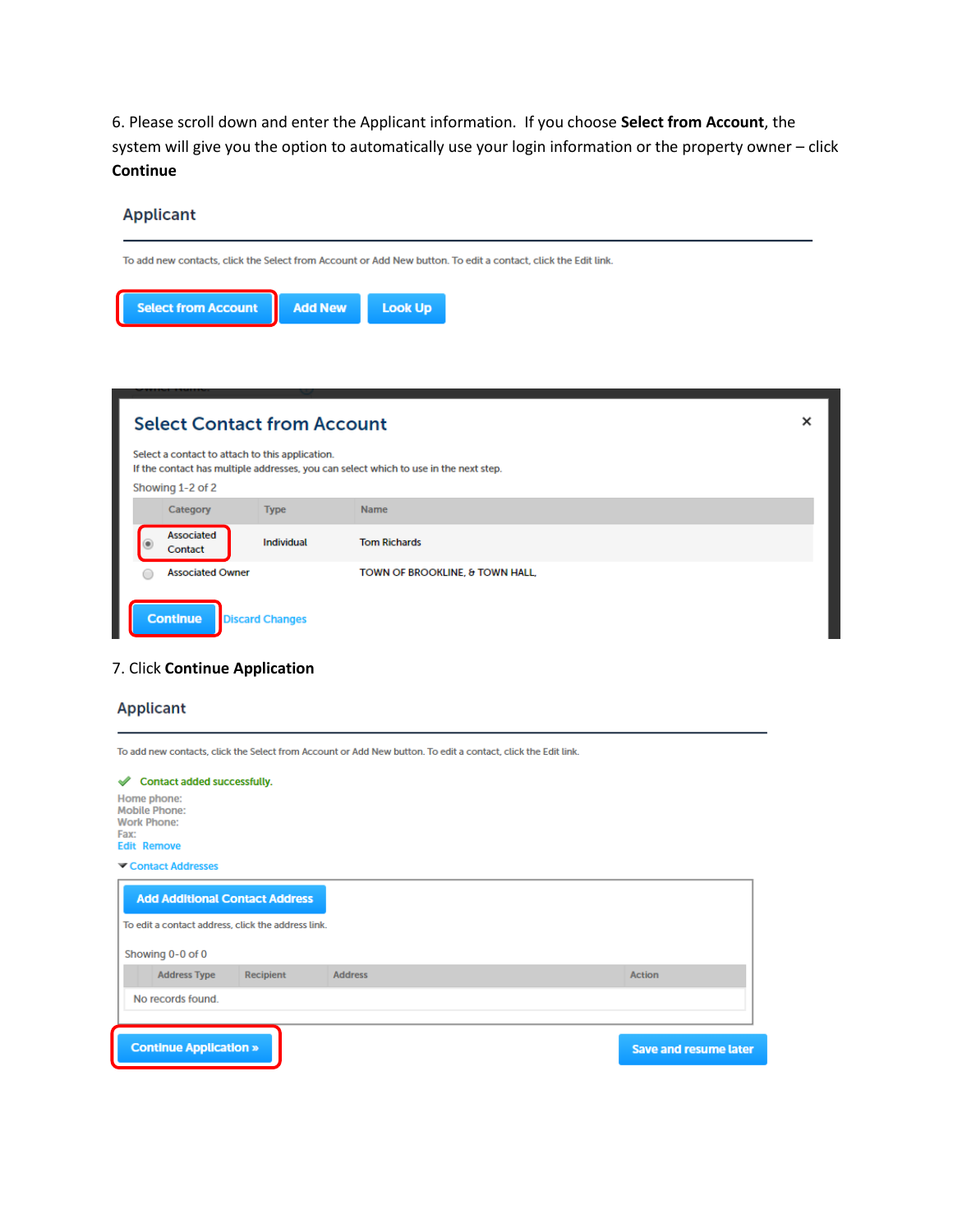8. Enter all requested information- any item with a red asterisk (\*) is required - then click Continue **Application** 

| <b>Fire Plan Review</b>    |                                        |          |            |                               |
|----------------------------|----------------------------------------|----------|------------|-------------------------------|
| 1 Step 1                   | 2 Step 2                               | 3 Review | 4 Pay Fees | 5 Record Issuance             |
|                            | Step 2: Step 2 > Submittal Information |          |            | * indicates a required field. |
| <b>Custom Fields</b>       |                                        |          |            |                               |
| <b>GENERAL INFORMATION</b> |                                        |          |            |                               |

| *I have reviewed the Plan Submittal Guidelines.: | ✓                                             |              |
|--------------------------------------------------|-----------------------------------------------|--------------|
| <b>Choose Plan Reviewer:</b>                     | Code Red                                      |              |
| I have a signed contract.: *                     | ✓                                             |              |
| * Description of work to be performed:           | Plan review for<br>sprinkler system<br>repair | $\checkmark$ |
|                                                  |                                               |              |

# **Attachment**

If the plans are to be reviewed by Fire Prevention, upload the plans now.

If the plans are to be reviewed by a 3rd party, upload the signed contract now.

## **PDF Format Preferred.**

|                   | The maximum file size allowed is 650 MB.<br>HEIC;html;htm;mht;mhtml are disallowed file types to upload. |      |               |        |                       |
|-------------------|----------------------------------------------------------------------------------------------------------|------|---------------|--------|-----------------------|
| Name              | Type                                                                                                     | Size | Latest Update | Action |                       |
| No records found. |                                                                                                          |      |               |        |                       |
|                   |                                                                                                          |      |               |        |                       |
|                   | <b>Select from Account</b>                                                                               | Add  |               |        |                       |
|                   | <b>Continue Application »</b>                                                                            |      |               |        | Save and resume later |

NOTE: Your application will not be accepted if you do not upload a copy of the appropriate document. If you need to pause your application, please click Save and resume later - your application will be available on your dashboard to continue at another time.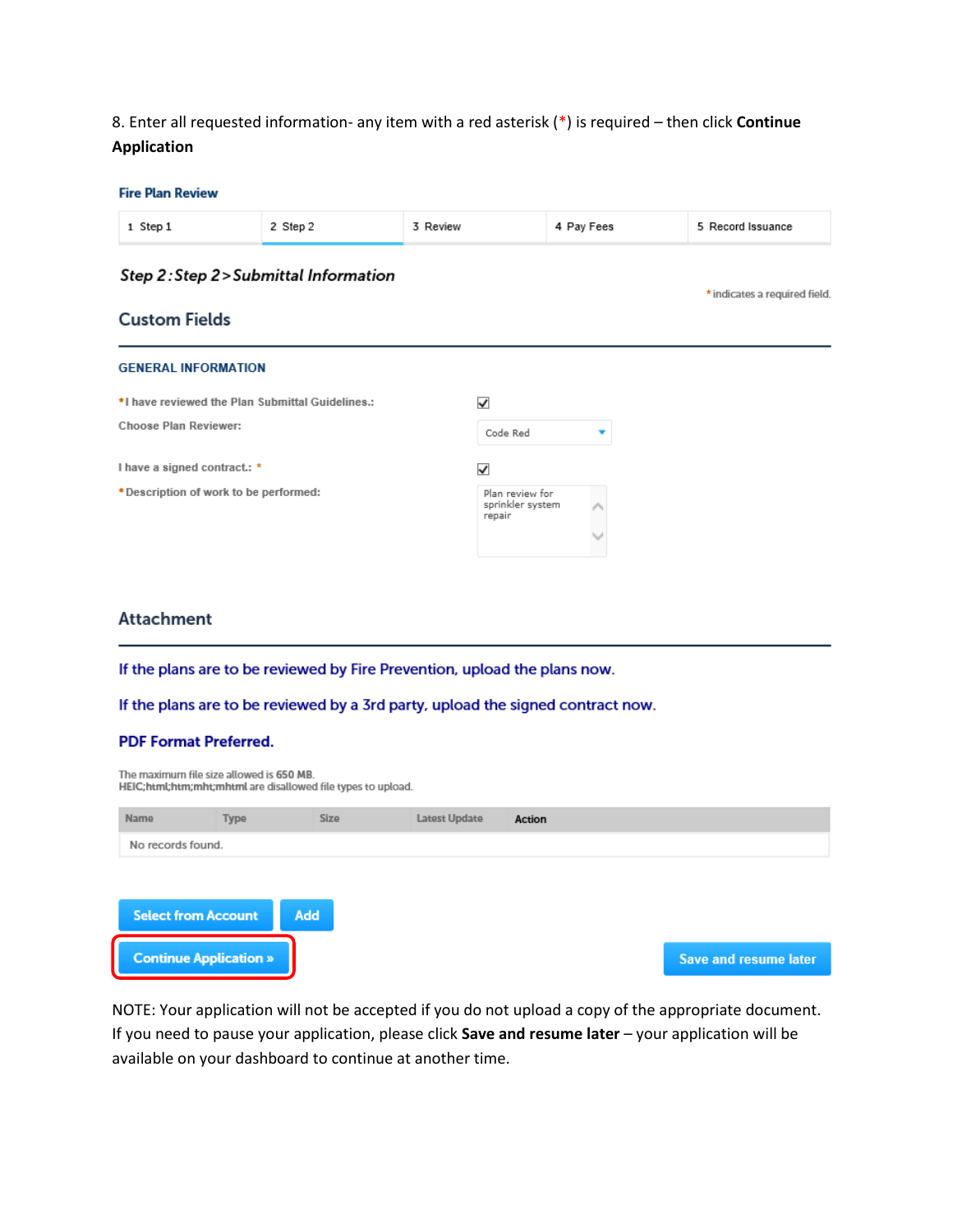# 9. Review the application for accuracy then click Continue Application.

Please review all information below. Click the "Edit" buttons to make changes to sections or "Continue Application" to move on.

| <b>Record Type</b>                                                                                       |             |                      |                                         |                              |
|----------------------------------------------------------------------------------------------------------|-------------|----------------------|-----------------------------------------|------------------------------|
| <b>Fire Plan Review</b>                                                                                  |             |                      |                                         |                              |
| <b>Address</b>                                                                                           |             |                      |                                         | Edit                         |
| <b>333 WASHINGTON STREET</b>                                                                             |             |                      |                                         |                              |
| <b>Custom Fields</b>                                                                                     |             |                      |                                         |                              |
| <b>GENERAL INFORMATION</b>                                                                               |             |                      |                                         | <b>Edit</b>                  |
| I have reviewed the Plan Submittal Guidelines.:                                                          |             | Yes                  |                                         |                              |
| <b>Choose Plan Reviewer:</b>                                                                             |             |                      | Code Red                                |                              |
| I have a signed contract.:                                                                               |             | Yes                  |                                         |                              |
| Description of work to be performed:                                                                     |             |                      | Plan review for sprinkler system repair |                              |
| <b>Attachment</b>                                                                                        |             |                      |                                         | Edit                         |
| The maximum file size allowed is 650 MB.<br>HEIC;html;htm;mht;mhtml are disallowed file types to upload. |             |                      |                                         |                              |
| Name<br>Type                                                                                             | <b>Size</b> | <b>Latest Update</b> | <b>Action</b>                           |                              |
| $\bigtriangledown$ By checking this box, I agree to the above certification.                             |             |                      |                                         | Date: 07/11/2019             |
| <b>Continue Application »</b>                                                                            |             |                      |                                         | <b>Save and resume later</b> |

# 10. Enter 1 for the Plan Review Fee. Click Continue Application

| <b>Board Of Health</b>     | <b>Fire</b><br>Planning | <b>Clerk Office</b> | more $\blacktriangledown$ |
|----------------------------|-------------------------|---------------------|---------------------------|
| <b>Search Applications</b> |                         |                     |                           |
|                            |                         |                     |                           |
| 2 Step 2                   | 3 Review                | 4 Pay Fees          | 5 Record Issuance         |
|                            |                         | <b>Licenses</b>     |                           |

#### Step 4: Pay Fees

Listed below are preliminary fees based upon the information you've entered. Some fees are based on the quantity of work items installed or repaired. Enter quantities where applicable. The following screen will display your total fees.

| <b>Application Fees</b><br>Fees | Qty. | Amount                 |
|---------------------------------|------|------------------------|
| Plan Review Fee                 |      | \$50.00                |
| TOTAL FEES: \$50.00             |      | <u></u><br>Recalculate |

Note: This does not include additional inspection fees which may be assessed later.